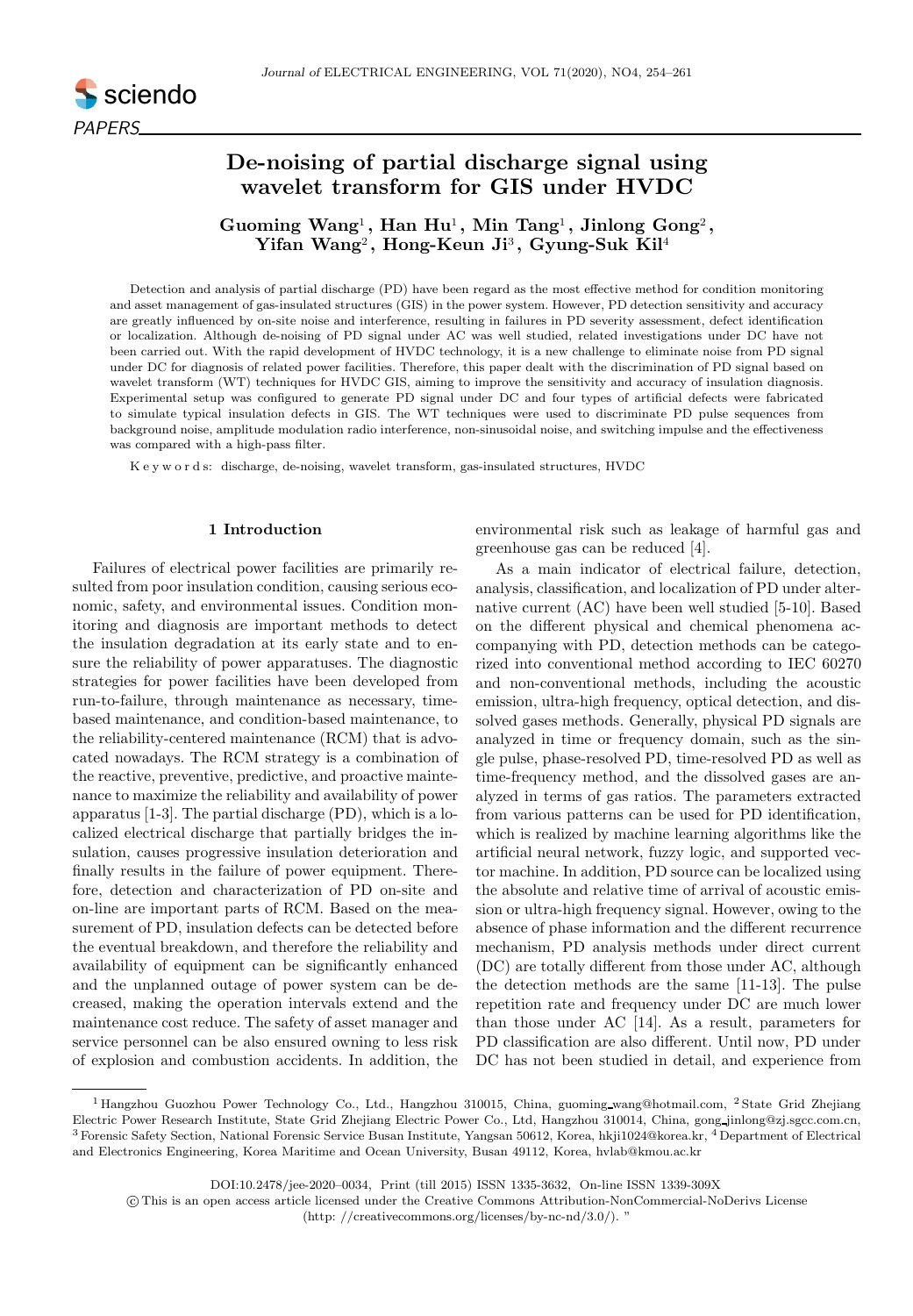PD under AC cannot be applied to DC directly, including the de-noising method. As the high voltage direct current (HVDC) distribution and transmission systems increase rapidly over the world, it is necessary to deal with PD under DC voltage for the purpose of risk assessment and asset management of related power facilities.

The gas-insulated structures (GIS) such as switchgear and transmission line are filled with Sulphur Hexafluoride (SF6) gas and have high insulation and arc-extinguishing capability, ensuring their high reliability, compact size, and economical efficiency [15-16]. As a result, they are widely installed in space-limited locations, such as city substations, offshore plants, and electric railway systems. The gas insulated switchgear, which is composed of circuit breaker, disconnect switch, grounding switch, and other high voltage components, has been used for power transmission and distribution sine 1960s. In addition, gas insulated transmission line is regarded as a safe and flexible alternative to an overhead line. However, insulation defects generated during the manufacture, assembly, transportation, and operation are one of the primary causes of GIS failures. Owing to the large power supply capacity, these failures result in enormous economic losses and serious human injuries. Therefore, diagnostics of PD are implemented for condition monitoring of GIS to ensure their reliable operation.

PD is evaluated using apparent charge that is expressed in picocoulomb (pC). It is specified that the maximum permissible PD level for GIS should not exceed 5 pC [17]. However, when PD signals are buried in excessive noise or interference, they cannot be exactly discriminated, leading to a reduce in detection sensitivity and a failure of assessing PD severity. Furthermore, noise is a major bottleneck that influences the accuracy of defect identification and localization. In practice, the on-site noise and interference can be classified as:

- White noise from amplifier and ambient noise, which is a random signal with equal intensity at different frequencies.
- Discrete spectral interferences (DSI) from communication system, frequency modulation (FM) radio, and amplitude modulation (AM) radio, whose frequency bands are 890 MHz-1.88 GHz, 88 MHz-108 MHz,

and 535 kHz-1605 kHz, respectively. The communication interference and FM radio have frequencies much higher than that of PD electrical current pulse, therefore, only the AM radio interference is taken into consideration when the conventional PD detection method is used.

- Periodic non-sinusoidal noise from power electronics or other periodic switching operations.
- Stochastic pulse-shaped interferences from infrequent switching operation, arcing between adjacent metallic contacts, and corona emitted from high voltage equipment [18-19].

Although great efforts have been made to suppress the noise associated with PD measurement, the existing methods have inherent limitations. The balance circuit recommended in IEC 60270 requires addition experiment devices and is not suitable for on-line application [5]. The fast Fourier transform (FFT) only analyzes signals in frequency domain. Since actual PD pulses are non-periodic, transient, and irregular, and frequencies of various noises are not easily to be determined, the FFT method has difficulty in deciding the threshold [19]. When the digital filter is implemented, there is also difficulty in determining the optimal cutoff frequency. As a result, the noises cannot be completely removed and original PD signal may be distorted [20].

Wavelet transform (WT), which was first introduced in practical application in mid-1980s, analyzes signals in both time and frequency domain simultaneously, and has been recognized as an effective method to discriminate PD from noise. Previous works have been done to reject noises from PD under AC [18-22] whereas there is few related research so far dealing with PD under HVDC. Therefore, this paper dealt with the de-noising of PD signal based on the WT for HVDC GIS, aiming to improve the detection sensitivity and accuracy.

## 2 Experimental setup

Configuration of experimental setup is illustrated in Fig. 1. A HVDC source was generated by a rectifier circuit that was composed of a dry-type transformer, a 100 kV diode, and a  $0.5 \mu$ F capacitor. The transformer with a



Fig. 1. Experimental setup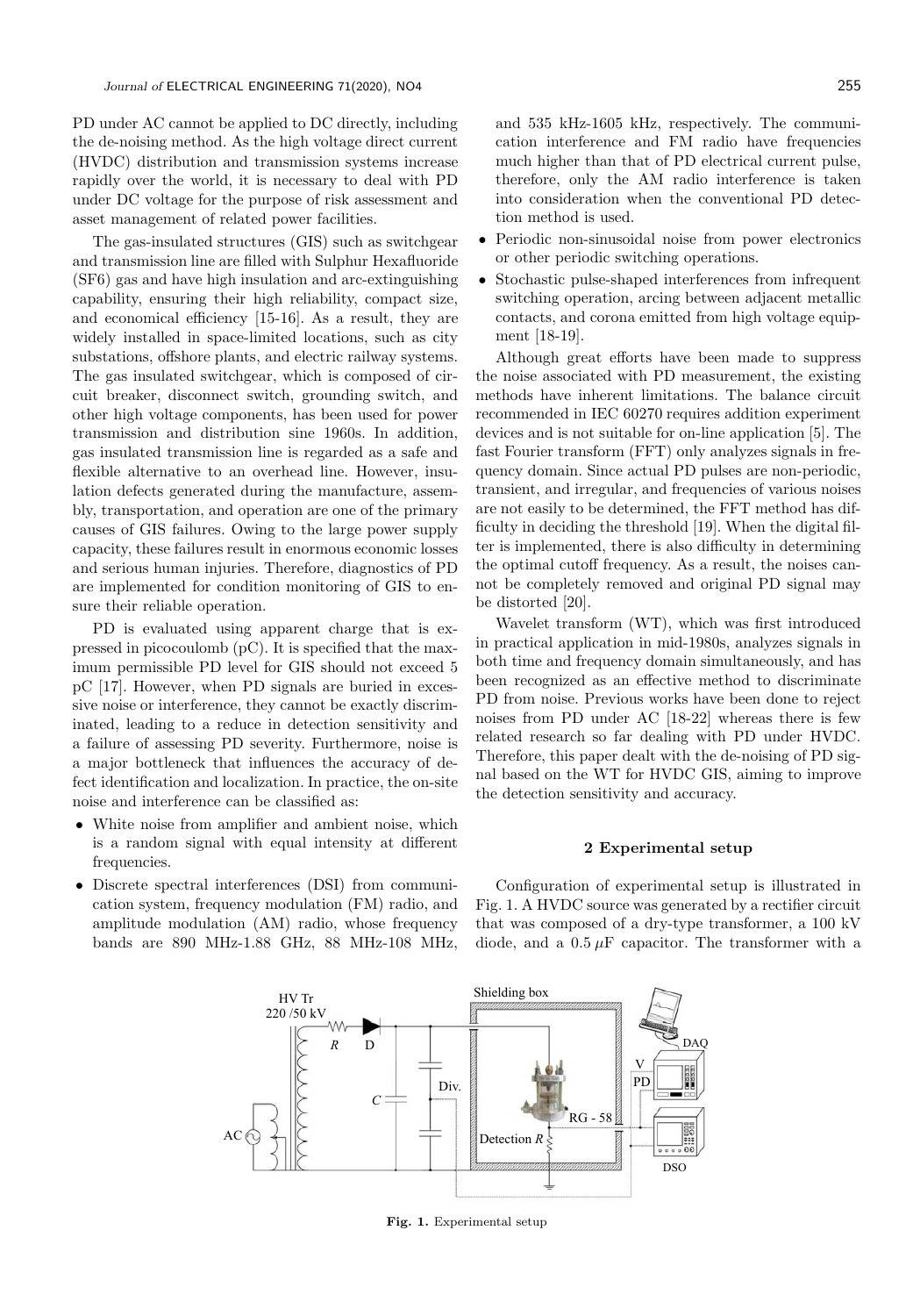

**Fig. 2.** Insulation defect of protrusion on conductor:  $(a)$  – schematic; (b) – photograph

maximum output of 50 kV and 30 mA was PD-free. It was immersed in insulation oil to ensure that there was no corona occurring adjacent to the high voltage connection. A resistor R was used in the test circuit for limiting the current that may damage the measuring instruments. Artificial defects filled with SF6 gas were placed inside a shielding box to reduce the external interference [3, 11].

The applied voltage was measured by a high-voltage capacitive divider (Div., North Star High Voltage, VD-100). For accurate measurement, PD signals generated from the artificial defects were detected through a 50  $\Omega$ non-inductive resistor that was connected between the defect and the ground. A digital storage oscilloscope (DSO, Yokogawa, DL9140) with a sampling rate of 5 GS/s and a bandwidth of 1 GHz, as well as a data acquisition unit (DAQ, National Instruments, NI-5114) with a sampling rate of 250 MS/s and a bandwidth of 50 MHz were used for signal acquisition. To avoid an electric potential difference, the transformer, voltage divider, artificial defects, and measuring instruments were grounded.

PD occurs at insulation defects generated during the manufacture, assembly, and transportation procedures of GIS, where the local electrical stress is higher than the insulation strength. Most of such defects can be detected in the factory test or commissioning test, whereas there are still some micro ones hard to be found. Left without checking, these defects cause progressive deterioration of the dielectric material even though facilities operate at their rated voltage. Since PD presents different patterns depending on the type of insulation defects, it is necessary to study their specific characteristics. Typical insulation defects in GIS include protrusion on conductor (POC), protrusion on enclosure (POE), free particle (FP), and crack inside spacer (CIS). In this paper, four artificial defects were fabricated. They were filled with 0.5 MPa SF6 with a purity of 99.99%. To avoid any pollution of SF6, a vacuum pump was used to vacuumed the defects for 30 minutes before gas injection. Figure 2 shows the schematic and photograph of POC.

In the POC and POE, a needle electrode with a curvature radius of 10 m and a plane electrode with a diameter of 80 mm were used. The distance between two electrodes was 3 mm. The needle electrode was used to represent a micro-size metallic protrusion on the conductor or chamber of gas insulated structures. The plane electrode was made of tungsten copper and its edge was rounded to prevent corona occurring due to the concentration of electric field. The FP, which is the most common defect, was fabricated with a 1 mm-diameter aluminum sphere to simulate a free moving metallic particle. The CIS was designed to simulate deficiency in the spacer of gas insulated structures that may result from mechanical impact. It was fabricated using an epoxy insulation plate with a diameter of 80mm and a thickness of 5mm.



Fig. 3. Single PD pulses

### 3 Methods and results

### 3.1 PD Signal and noises

As shown in Fig. 3, PD presented as a damped exponential pulse (DEP) in the POC, POE as well as FP, and presented as a damped oscillatory pulse (DOP) in the CIS. The DEP-type pulse had an average rise time of 16 ns, an average decay time of 60 ns, and an average pulse width of 52 ns. The rise time, decay time, and pulse width of DOP- type pulse were 30 ns, 35 ns, and 65 ns, respectively.

During on-site PD monitoring, pulse sequences rather than single pulse are acquired for evaluating the severity of insulation defect, for extracting discharge features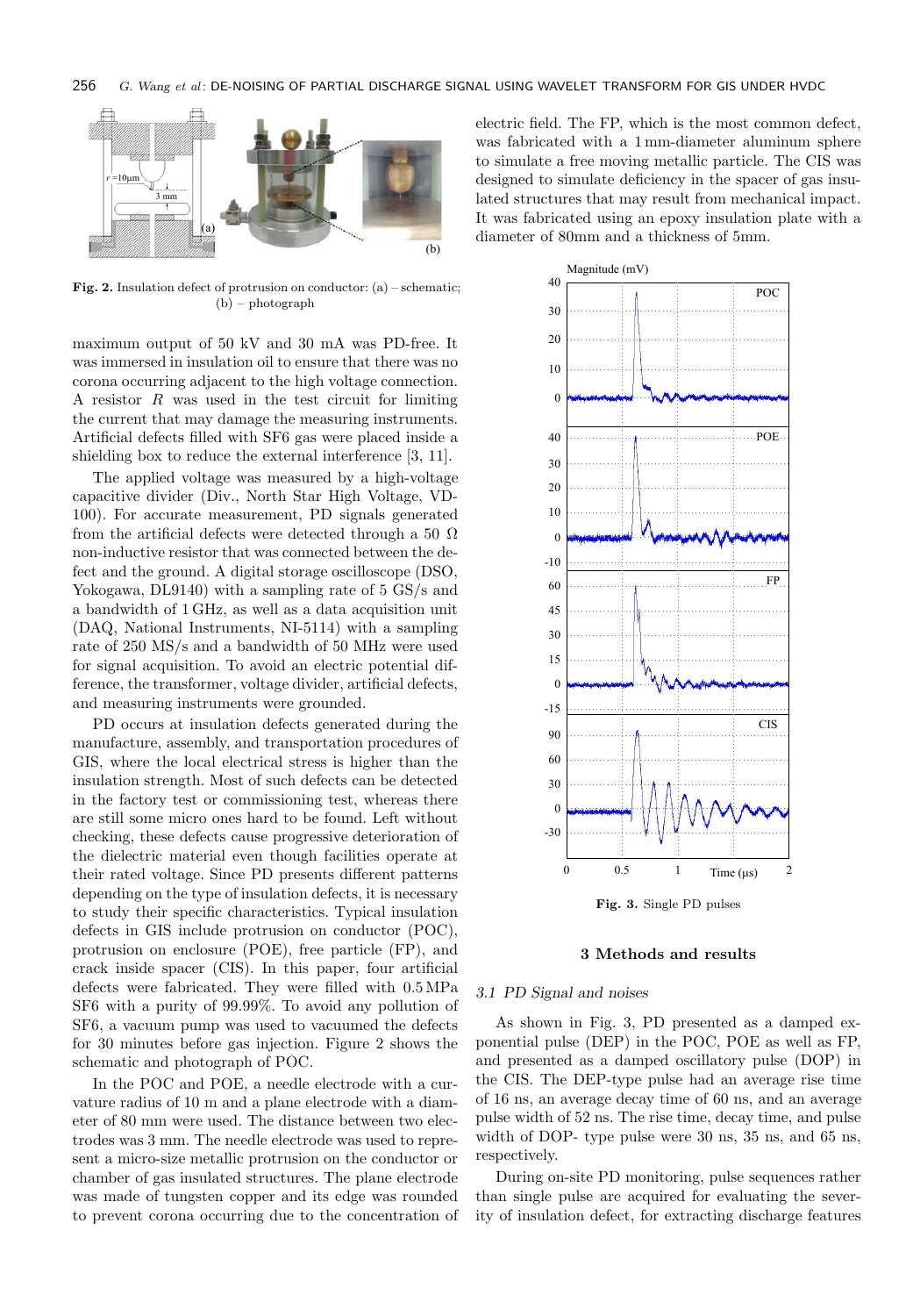

**Fig. 4.** PD pulse sequence: (a) – damped exponential pulse type, (b) – damped oscillatory pulse type



Fig. 5. Noises in PD detection. (a) Amplitude modulation (AM) radio interference; (b) periodic non-sinusoidal noise; and (c) switching impulse

and finally for classifying the defect type. Therefore, the WT techniques were used to discriminate practical PD pulse sequences and the effectiveness was compared with a high-pass filter that had a cutoff frequency of 800 kHz. A DEP-type PD sequence and a DOP-type PD sequence that were interfered by background noise, AM radio interference, non-sinusoidal noise, and switching impulse were used to verify the effect of wavelet de-nosing. Figure 4 shows the two types of PD pulse sequence, which inherently contained the background noise generated from the detection system.

Figure 5 shows noises commonly presented in PD detection. The noises were also acquired in 20ms and detail information was indicated in the inset graph. AM radio signal with a central frequency of 600 kHz and a magnitude of 10 mV generated from a signal generator was externally injected to the PD pulse sequence to present the DSI. Figure 5(b) is a periodic non-sinusoidal noise with main component of 2 kHz to simulate interference from power electronics [23]. A switching impulse shown in Figure 5(c) that had a pulse width higher than that of PD pulse was used to represent the stochastic pulse-shaped interferences.

### 3.2 LabVIEW based wavelet transform

The proposed wavelet de-noising method was developed based on LabVIEW program. The virtual instruments (VI) block diagram is shown in Figure 6, which is mainly composed of discrete wavelet transformation VI and VIs of threshold, thresholding function as well as de-noising evaluation. The interfered signal was first decomposed into 8 levels using bior2.6 mother wavelet by discrete wavelet transformation, generating the detail (D) coefficients at all levels and the approximation coefficients (A) at the highest level. In the loop, the detail coefficients at each decomposition level were extracted respectively and then modified by the medium thresholding function and automatic threshold. A shift register was used to pass detail coefficients from previous iteration through the loop to the next iteration. Finally, the modified detail coefficients and the original approximation coefficients were used for signal reconstruction by the inverse discrete wavelet transformation. Effectiveness of de-noising was verified by the evaluation VI, in which the correlation coefficient  $(\gamma)$ , reduction in noise (RN), and change in amplitude  $(A\%)$  were calculated [19, 20, 24-26].

The correlation coefficient that is given by

$$
\gamma = \frac{\sum_{i=1}^{N-1} [X(i) - \overline{X}] [Y(i) - \overline{Y}]}{\sqrt{\sum_{i=1}^{N-1} [X(i) - \overline{X}]^2 \sum_{i=1}^{N-1} [Y(i) - \overline{Y}]^2}}
$$
(1)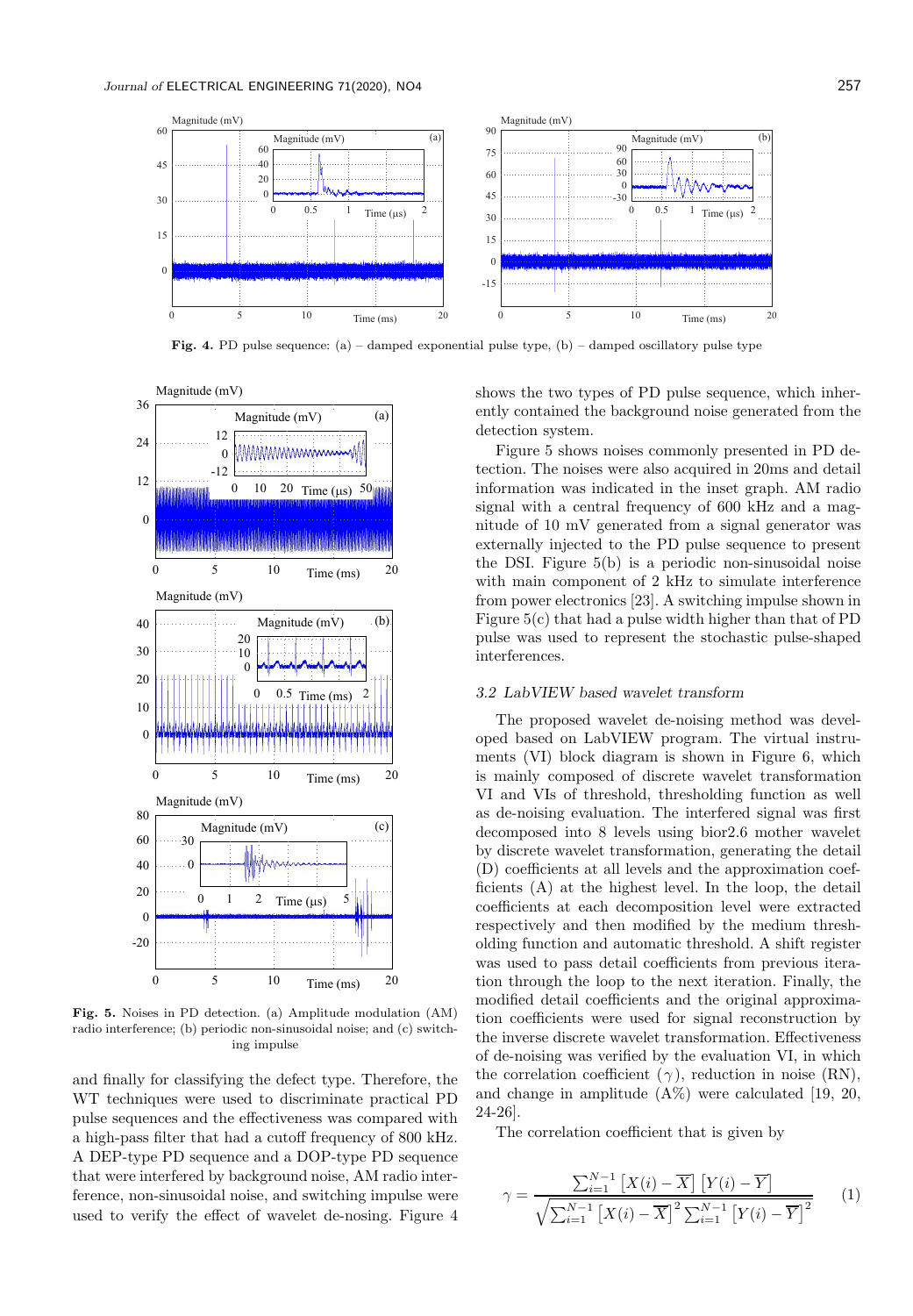

Fig. 6. VI block diagram of wavelet de-noising



Fig. 7. Discrimination of DEP-type pulse interfered by AM interference: (a) – original signal and interfered signal, (b) de-noised by filter, and  $(c)$  – de-noised by wavelet method

where  $X(i)$  and  $Y(i)$  are the original PD pulse sequence and the de-noised signal, respectively, and  $\overline{X}$  and  $\overline{Y}$  are their mean values. A larger value of correlation coefficient indicates a higher similarity between these two signals. The RN and A% are defined as

$$
RN = 10\log \sum_{i=0}^{N} \left[ X(i) - Y(i) \right]^2, \ A\% = 100 \frac{|X - Y|}{X}
$$
\n
$$
(2, 3)
$$

where  $X$  and  $Y$  are peak values of the original signal and the de-noised signal, respectively. After de-noising by WT method, noise should be eliminated effectively while the original signal should not be distorted. Therefore, an acceptable de-noising method corresponds to the large values of  $\gamma$  and RN, as well as the low value of %.

# 3.3. De-noising of Damped Exponentional Pulse Sequence

Figure 7 shows discrimination of DEP-type pulse sequence interfered by AM interference using the high-pass filter with cutoff frequency of 800 kHz and the wavelet method. In Figure  $7(a)$ , the original signal contained three PD pulses that had different magnitudes. Such signal was interfered by AM interference with central frequency of 600 kHz. It can be seen that the original signal was immersed in the noise and it is hard to distinguish the second discharge pulse from the interfered signal by visual inspection. Figure  $7(b)$  and  $7(c)$  show de-noising of the interfered signal using high-pass filter and wavelet method, respectively. After de-noising by high-pass filter, the background noise and AM interference were not completely eliminated. As a result, the de-noised signal had a correlation coefficient of 0.07 with the original signal, a reduction in noise of 6.65 dB, and a change in amplitude of 25.21%. On the contrary, both the background noise and AM interference were significantly reduced by the wavelet method. Details of the application of medium thresholding function-automatic threshold to the detail coefficients and the signal reconstruction are illustrated in Fig. 8. Detail coefficients that were related with PD were retained whereas that associated with noise were suppressed. The de-noised signal was reconstructed by all of the modified detail components D1D8 and the original approximation component A8. The correlation coefficient, reduction in noise, and change in amplitude values of signal de-noised by wavelet method were 0.17, 11.64 dB, and 23.36%, respectively, all of which showed the superiority compared with the high-pass filter method.

Table 1 shows the summary of discriminating DEP and DOP type sequence. From the correlation coefficient, reduction in noise, and change in amplitude, it revealed that the wavelet method had higher performance compared with the high-pass filter method for eliminating the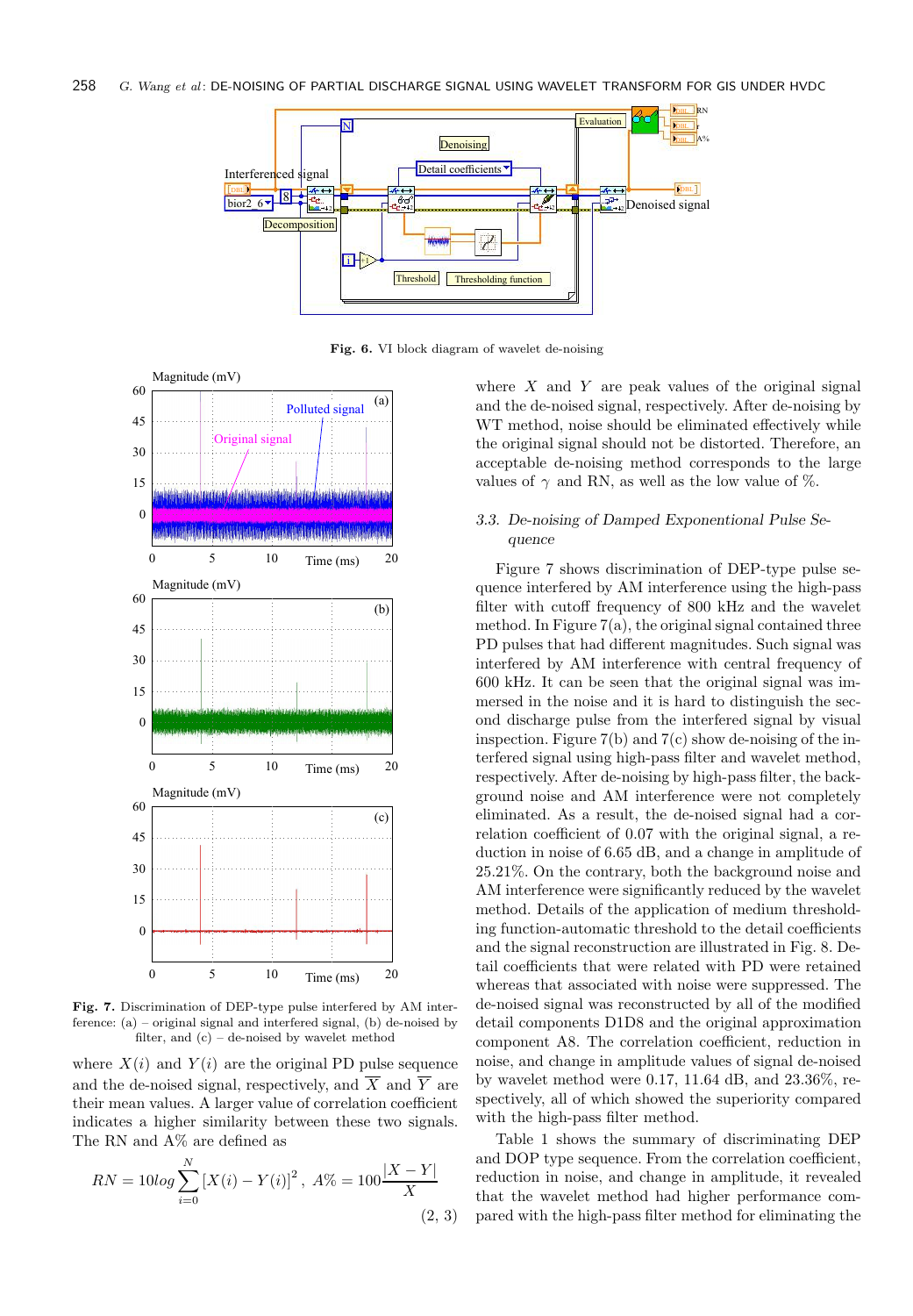|         |                         |            | <b>DEP</b>                         |          |            | DOP                                |          |
|---------|-------------------------|------------|------------------------------------|----------|------------|------------------------------------|----------|
| Method  | Evaluation              |            | Amplitude Non-sinusoidal Switching |          |            | Amplitude Non-sinusoidal Switching |          |
|         |                         | modulation | noise                              | impulses | modulation | noise                              | impulses |
| Wavelet | Correlation $-\gamma$   | 0.17       | 0.17                               | 0.20     | 0.17       | 0.17                               | 0.21     |
|         | Noise reduction (dB)    | 11.64      | 0.71                               | $-7.14$  | 6.03       | 1.87                               | $-4.15$  |
|         | Amplitude change( $\%)$ | 23.36      | 27.67                              | 13.89    | 22.41      | 24.90                              | 15.58    |
| Filter  | Correlation- $\gamma$   | 0.07       | 0.13                               | 0.15     | 0.10       | 0.16                               | 0.15     |
|         | Noise reduction $(dB)$  | 6.65       | 0.19                               | $-12.72$ | 4.55       | 1.04                               | $-8.81$  |
|         | Amplitude change $(\%)$ | 25.21      | 29.41                              | 18.24    | 24.15      | 28.27                              | 20.11    |

Table 1. Results of discriminating DEP & DOP pulse sequence



Fig. 8. Elimination of AM interference from DEP and DOP type pulse sequence by wavelet method



Fig. 9. Discrimination of DOP-type pulse interfered by non-sinusoidal noise: (a) – original signal and interfered signal, (b) – de-noised by filter, and (c) – de-noised by wavelet method

background noise, AM radio interference, non-sinusoidal noise, and switching impulse.

### 3.4 De-noising of damped oscillatory pulse sequence

Figure 9 demonstrates the elimination of periodic non-sinusoidal noise from interfered DOP-type pulse sequence. In Figure  $9(a)$ , the non-sinusoidal noise had main component with frequency of 2 kHz and magnitude of 20 mV and other components with magnitudes lower than 20 mV. It can be seen that the first PD pulse with magnitude of 71 mV merged with the noise pulse, resulting in an increase in the peak magnitude of pulse sequence. This case may lead to an overvaluation of the PD severity and cause an erroneous diagnosis result. The result of denoising using the high-pass filter is shown in Figure 9(b).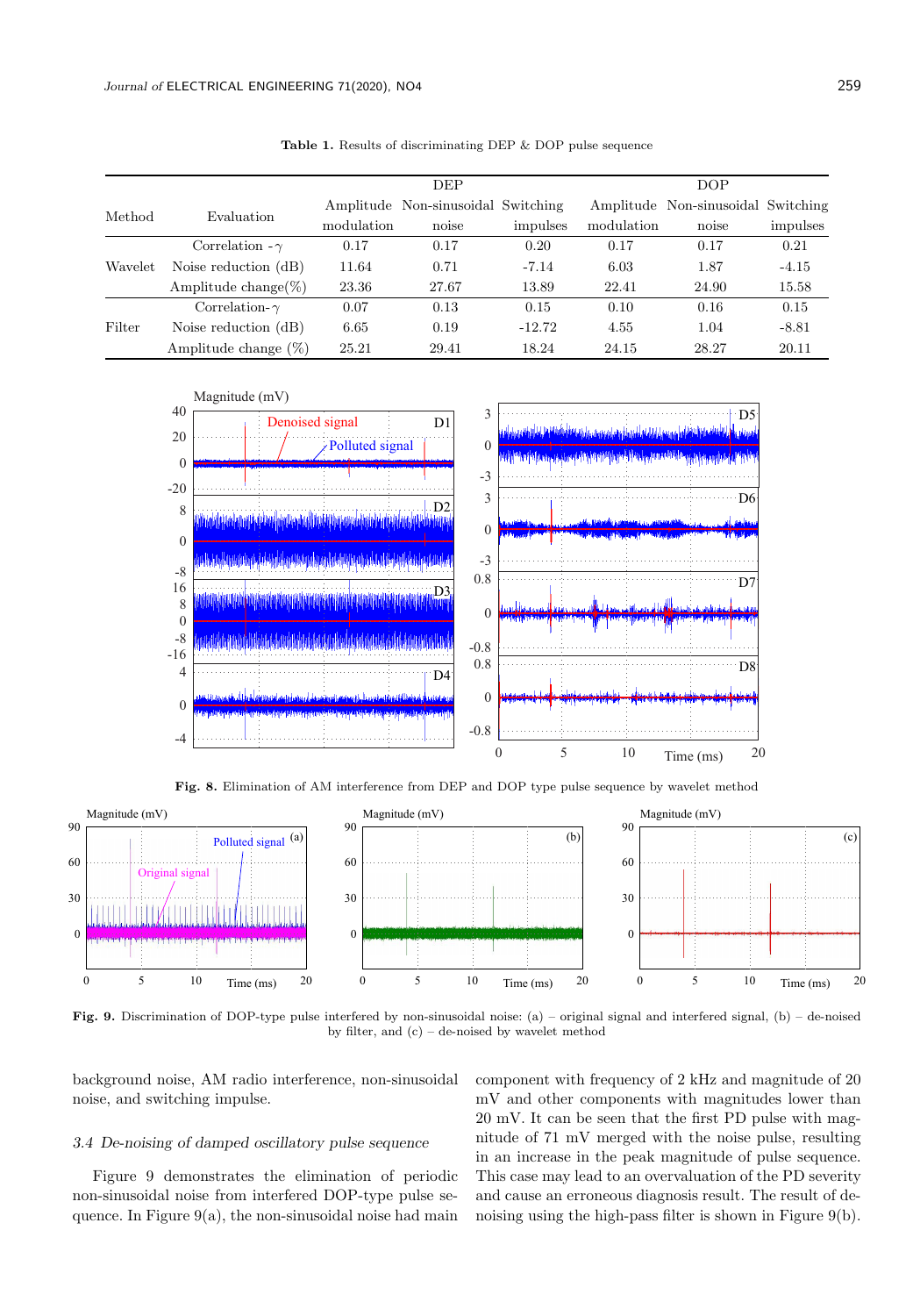

Fig. 10. Elimination of non-sinusoidal noise from DOP-type pulse sequence by wavelet method

Applying the high-pass filter suppressed the periodic nonsinusoidal, however, there were still remained interference in the de-noised signal. The correlation coefficient, reduction in noise, and change in amplitude of filter method were 0.16, 1.04 dB, and 28.27%, respectively. Figure 10 illustrates the original detail components of interfered signal and the modified detail components that were denoised by bior2.6 mother wavelet, medium thresholding function, and automatic threshold. As de-noising of DEPtype pulse sequence interfered by non-sinusoidal noise, most of PD-related components were observed in detail components D1-D5, they were therefore de-noised and then used for signal reconstruction.

Although de-noised by wavelet method, the detail components D6-D8 were found to be related with background noise and periodic non-sinusoidal noise, therefore,

they were discarded instead of being used for signal reconstruction. Figure  $9(c)$  shows the de-noised signal obtained by wavelet method. The correlation coefficient was 0.17. The reduction in noise and change in amplitude were 1.87 dB and 24.90%, respectively. The results of discriminating DOP-type pulse sequence can be compared in Tab. 1. Discrimination of PD signal under HVDC using wavelet techniques resulted in higher values of correlated coefficient as well as reduction in noise, and lower value of change in amplitude compared with the highpass filter. The wavelet method showed its effectiveness in de-noising DOP-type PD sequence that was interfered by background noise, amplitude modulation radio interference, non-sinusoidal noise, and switching impulse.

#### 4 Conclusions

This paper dealt with discrimination of PD signals interfered by noises and interferences using wavelet transform for on-line condition monitoring and diagnosis of HVDC GIS, aiming to improve the detection sensitivity and further the accuracy of severity assessment. The wavelet techniques were used for discriminating DEPtype and DOP-type PD sequences that were actually detected from artificial defects and interfered by background noise, amplitude modulation radio interference, periodic non-sinusoidal noise, and switching impulse. Although the PD pulses were immersed in the noises and cannot be distinguished by visual inspection, they can be recovered after applying wavelet de-noising. De-noising with the wavelet method resulted in an average reduction in noise of 1.49 dB, correlation coefficient of 0.18, and change in amplitude of 21.30%, all of which showed the superiority of wavelet method compared with the highpass filter method. The proposed wavelet techniques were verified to be effective in discriminating PD signals from noises and interferences. Results from this paper were expected to be applied for insulation diagnosis of HVDC GIS, by which accuracies of PD detection, risk assessment, defect identification and localization can be significantly improved.

#### **REFERENCES**

- [1] P. Gill, Electrical Power Equipment Maintenance and Testing, 2nd ed., CRC Press, New York, United State, pp. 1-18, 2008.
- [2] M. G. Danikas and F. V. Topalis, "Partial Discharge Considerations Gas Insulated Switchgear (GIS)", Journal of Electrical Engineering, vol. 53, no. 9, pp. 281-284, 2000.
- [3] G. M. Wang and G. S. Kil, "Measurement and Analysis of Partial Discharge using an Ultra-high Frequency Sensor for Gas Insulated Structures", Metrology andMeasurement Systems, vol. 24, no. 3, pp. 515524, 2017.
- [4] CIGRE Working Groups, Risk Assessment on Defects GIS Based on PD Diagnosis; CIGRE: Paris, France, 2013.
- [5] International Electrotechnical Commission, High-Voltage Test Techniques-Partial Discharge Measurements; IEC 60270; IEC: Geneva, Switzerland, 2000.